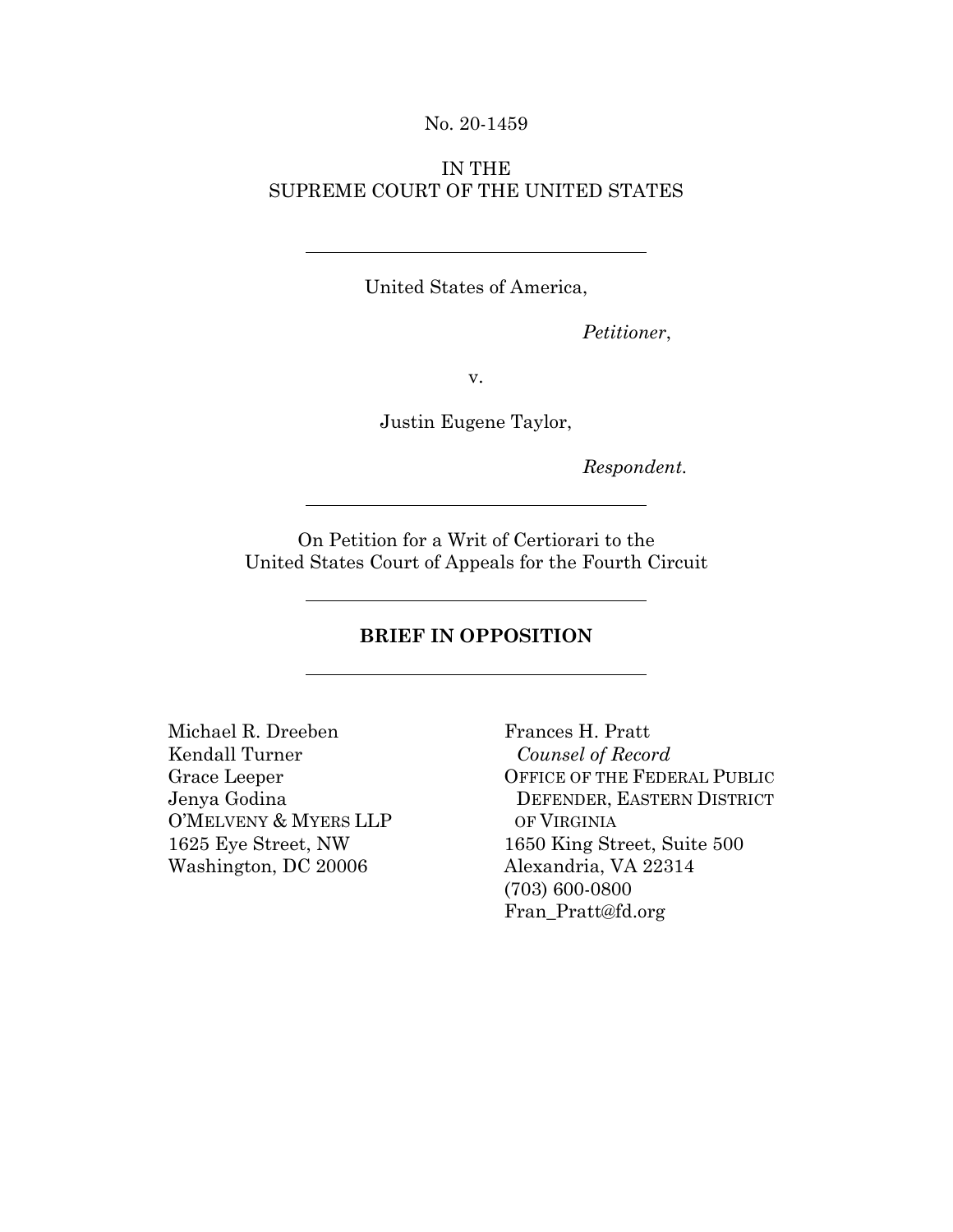### **QUESTION PRESENTED**

Whether attempted Hobbs Act robbery, which may be completed through an attempted threat alone, *see* 18 U.S.C. § 1951(a), falls outside the definition of a "crime of violence" in 18 U.S.C. § 924(c)(3)(A).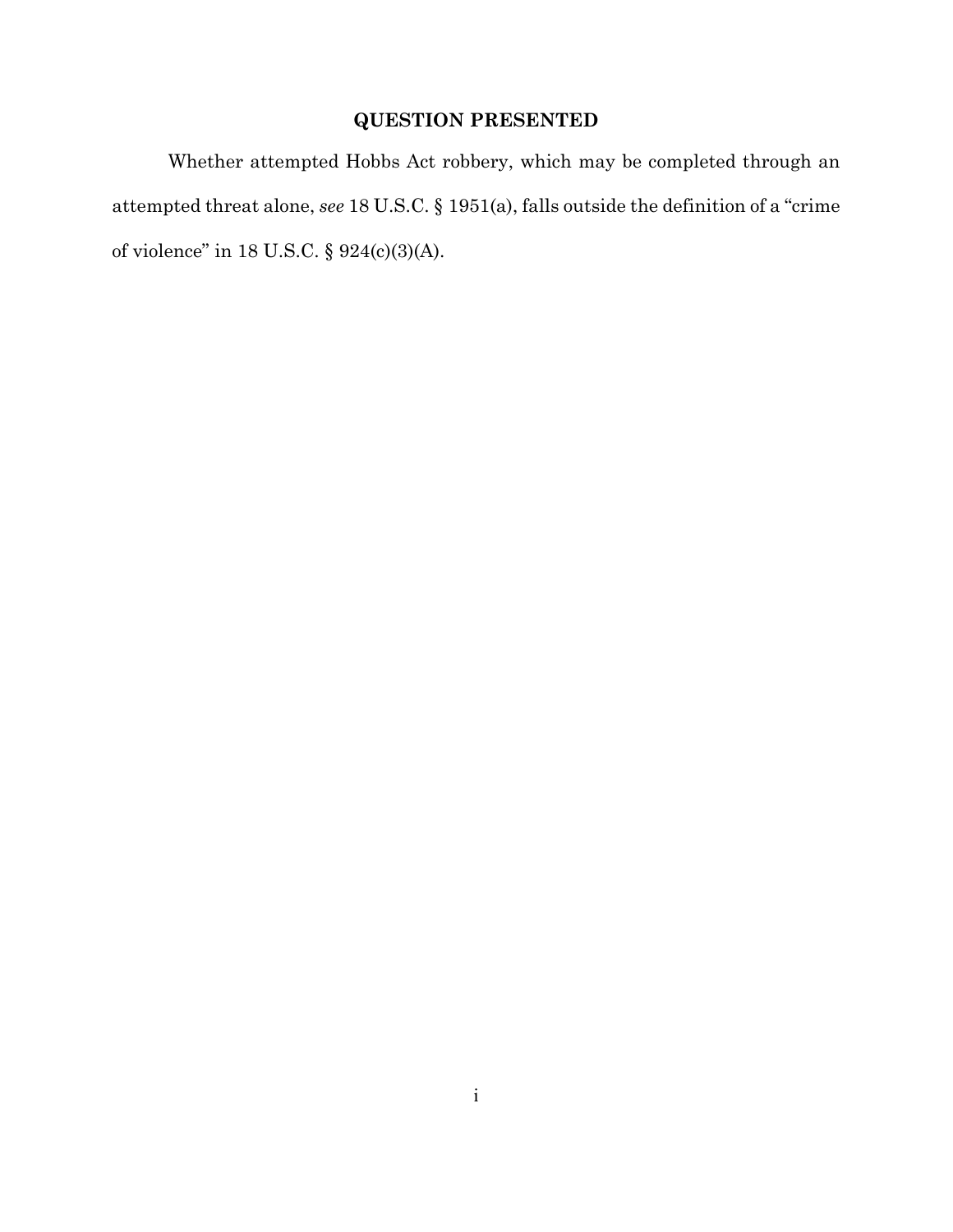## TABLE OF CONTENTS

# Page

| III.<br>THIS CASE IS A POOR VEHICLE FOR RESOLVING THE QUESTION |  |
|----------------------------------------------------------------|--|
|                                                                |  |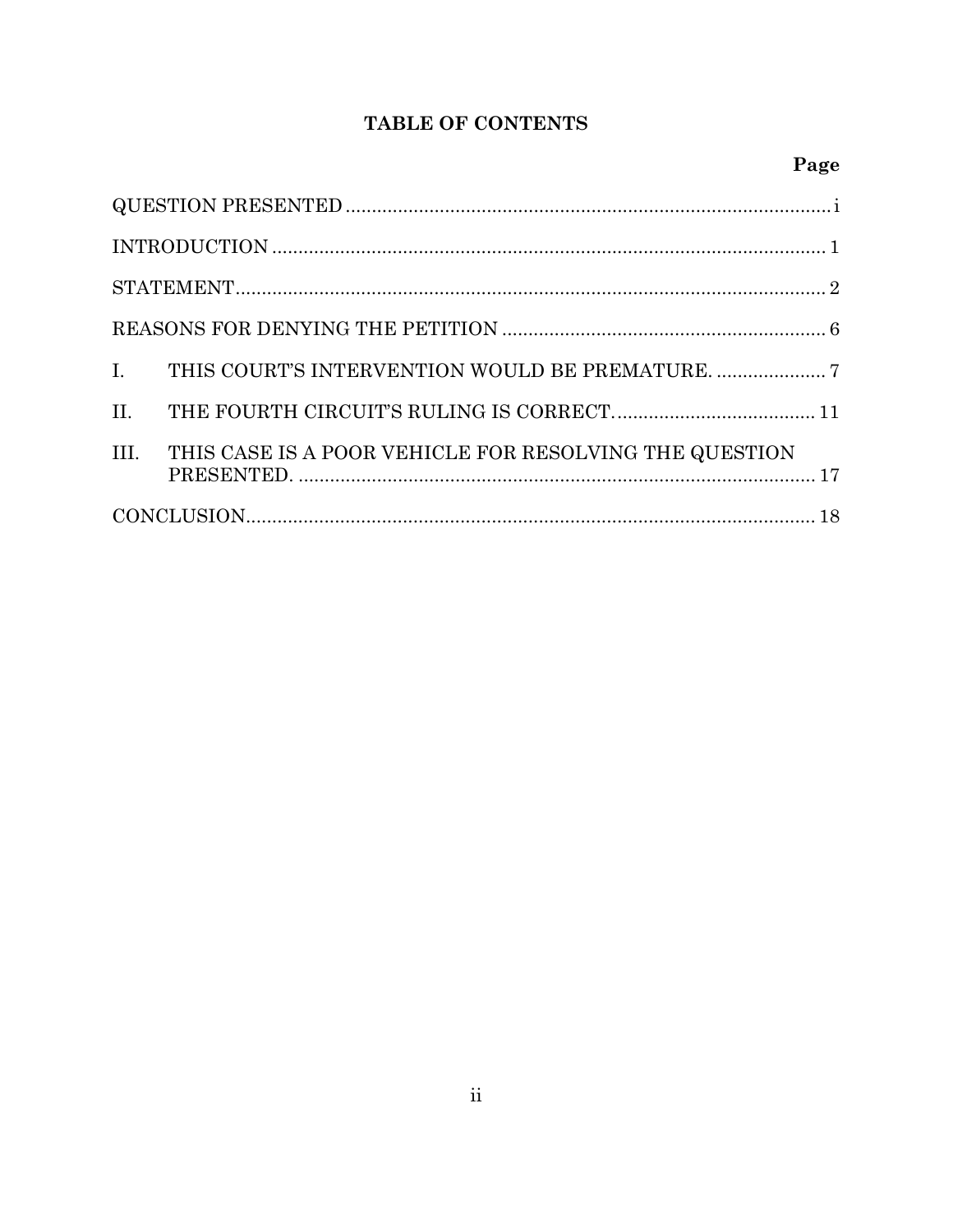## **TABLE OF AUTHORITIES**

# **Cases**

| Carter v. Welles-Bowen Realty, Inc.,                                                                            |
|-----------------------------------------------------------------------------------------------------------------|
| Descamps v. United States,                                                                                      |
| Gonzales v. Duenas-Alvarez,                                                                                     |
| Hylton v. Sessions,                                                                                             |
| Johnson v. United States,                                                                                       |
| Ross v. Blake,                                                                                                  |
| Taylor v. United States,                                                                                        |
| United States v. Chapman,                                                                                       |
| United States v. Davis,                                                                                         |
| United States v. Dominguez,<br>954 F.3d 1251 (9th Cir. 2020), petition for cert. filed, No. 20-1000 7, 8, 9, 13 |
| United States v. Dozier,                                                                                        |
| United States v. Ingram,                                                                                        |
| United States v. Kargbo,                                                                                        |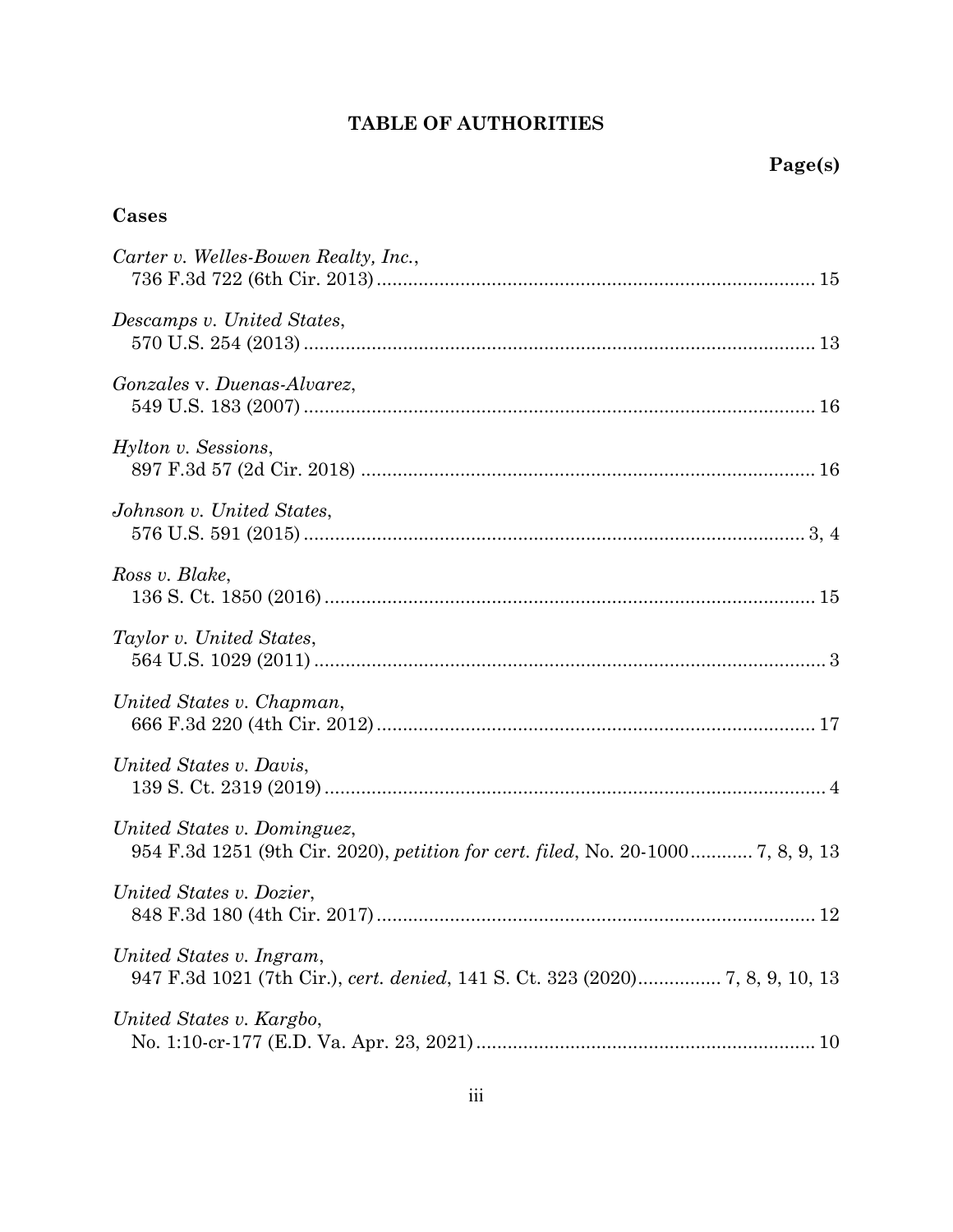### **TABLE OF AUTHORITIES (Continued)**

| United States v. Martin,     |
|------------------------------|
| United States v. McCoy,      |
| United States v. R.L.C.,     |
| United States v. Richardson, |
| United States v. Spring,     |
| United States v. St. Hubert, |
| United States v. Stevenson,  |
| United States v. Vann,       |
| United States v. Walker,     |
| United States v. Wrobel,     |
| Welch v. United States,      |
| Whitfield v. United States,  |
| <b>Statutes</b>              |
|                              |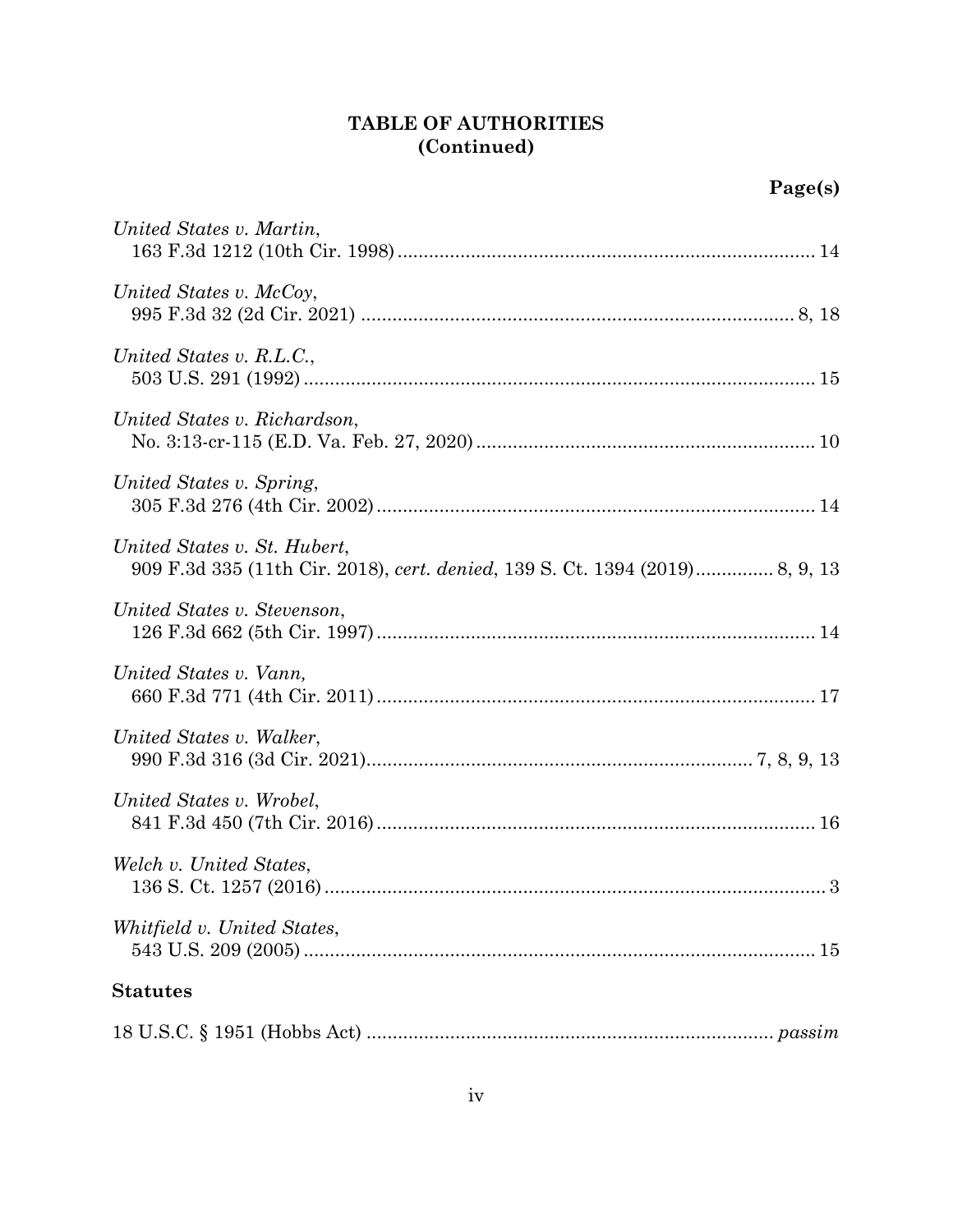### TABLE OF AUTHORITIES (Continued)

# $Page(s)$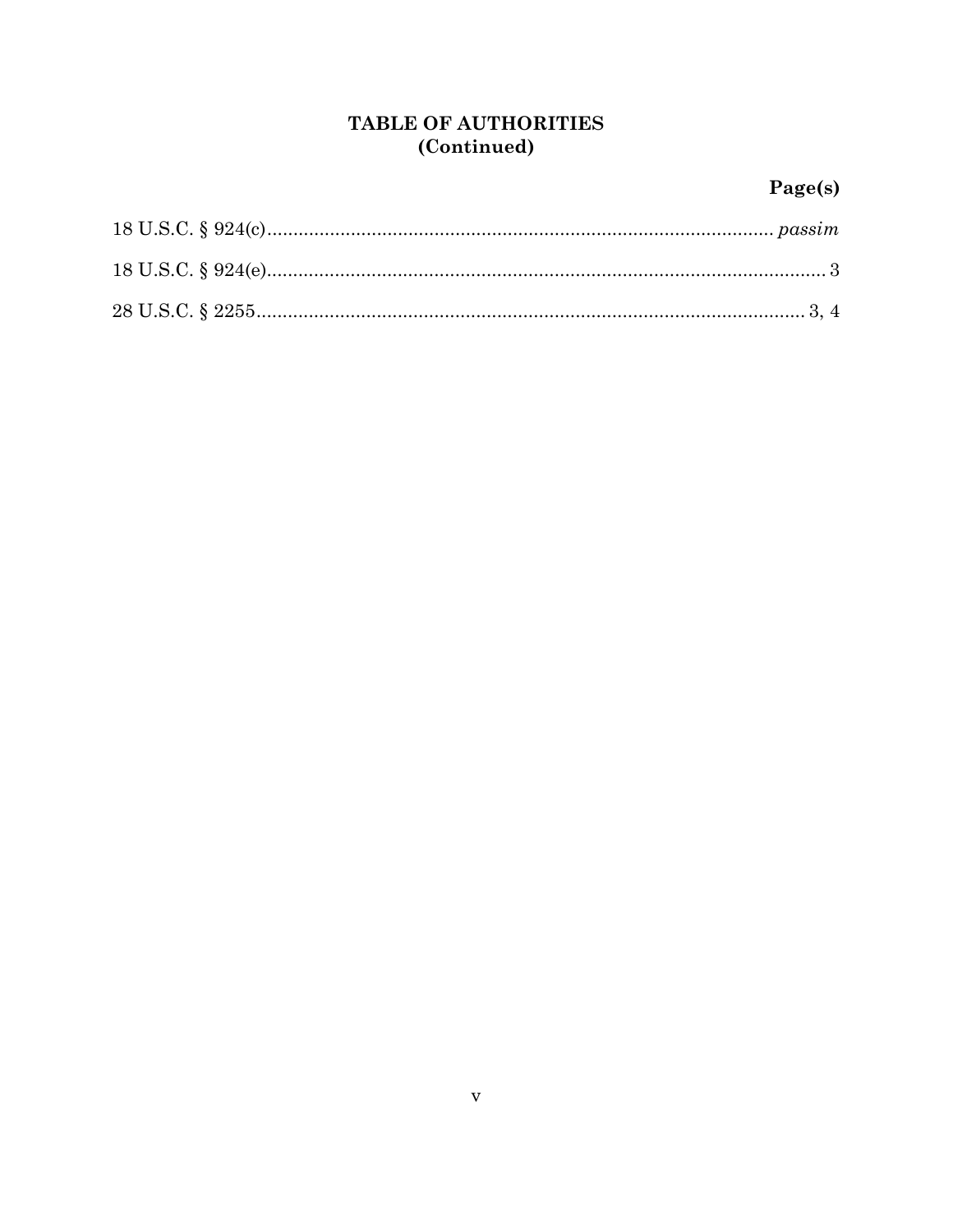#### **INTRODUCTION**

The government asks this Court to short-circuit a recently emerged debate among the courts of appeals by adopting arguments the government has never presented to any federal appellate court. This Court should decline that invitation. Although the lower courts have disagreed on the question whether attempted Hobbs Act robbery is a crime of violence under 18 U.S.C. § 924(c), they have done so only recently and under varied standards of appellate review. And only one court—the Fourth Circuit—has correctly conducted the analysis this Court's cases prescribe by recognizing that Section 924(c) does not encompass attempted threats. This Court should allow further percolation so the courts of appeals can consider the merits of the Fourth Circuit's analysis and the government's novel responses. That is especially true because the Fourth Circuit's decision is sound. Because an individual may violate the Hobbs Act through attempted threats—without engaging in "the use, attempted use, or threatened use of physical force," as required by 18 U.S.C. § 924(c)(3)(A)—attempted robbery in violation of the Hobbs Act is not categorically a crime of violence and cannot support a conviction under Section 924(c). Even if this Court were inclined to address the government's novel arguments, however, this is not the right case in which to do so: The question presented is not outcomedeterminative, as the decision below reserved judgment on alternative grounds on which Mr. Taylor can and should prevail. Review can await a case in which the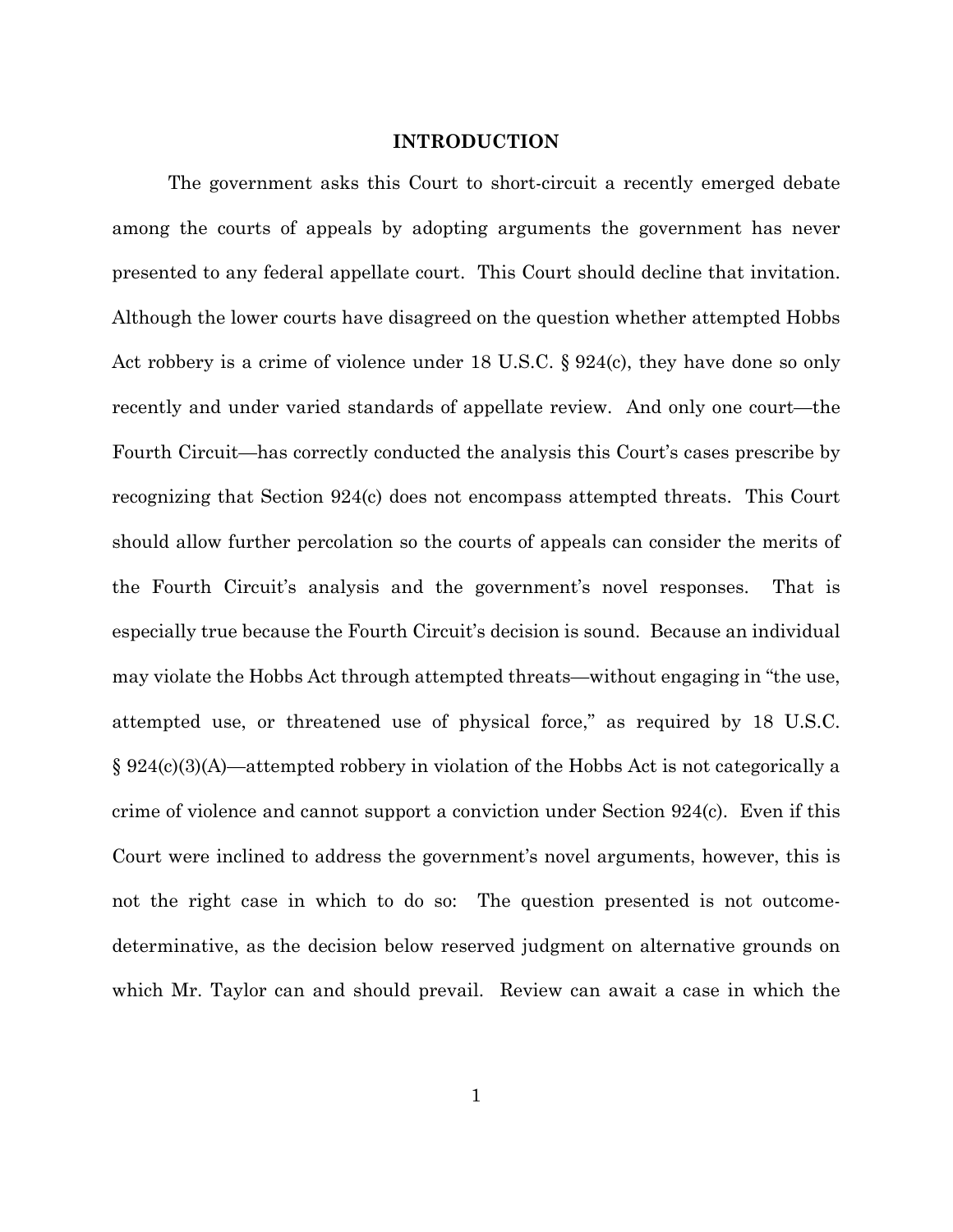abstract legal issue the government presents indisputably matters. The petition should be denied.

#### **STATEMENT**

1. In February 2009, respondent Justin Eugene Taylor was charged with, among other offenses, conspiracy to commit Hobbs Act robbery (Count Five) and attempted Hobbs Act robbery (Count Six), both in violation of 18 U.S.C. § 1951. C.A. App. 11–14. Mr. Taylor was also charged with using and carrying a firearm during and in relation to a "crime of violence" in violation of 18 U.S.C. § 924(c) (Count Seven). Count Seven listed the conspiracy alleged in Count Five and the attempted robbery alleged in Count Six as predicate offenses. *Id.* 

Mr. Taylor pleaded guilty to the Hobbs Act conspiracy and Section 924(c) counts. C.A. App. 15–31. As part of his plea agreement, Mr. Taylor waived his right to challenge his convictions on appeal and his right to challenge any sentence within the applicable statutory range. *Id.* at 35. The plea agreement did not identify the predicate offense for the Section 924(c) count, *id.* 32–47, nor did the district court identify the predicate offense during Mr. Taylor's plea colloquy, *id.* 15–31. The government agreed to dismiss the remaining charges. Pet. App. 3a. The court sentenced Mr. Taylor to 240 months' incarceration for the conspiracy conviction and 120 months for the Section 924(c) conviction, to be served consecutively, for a total of 360 months. *Id.*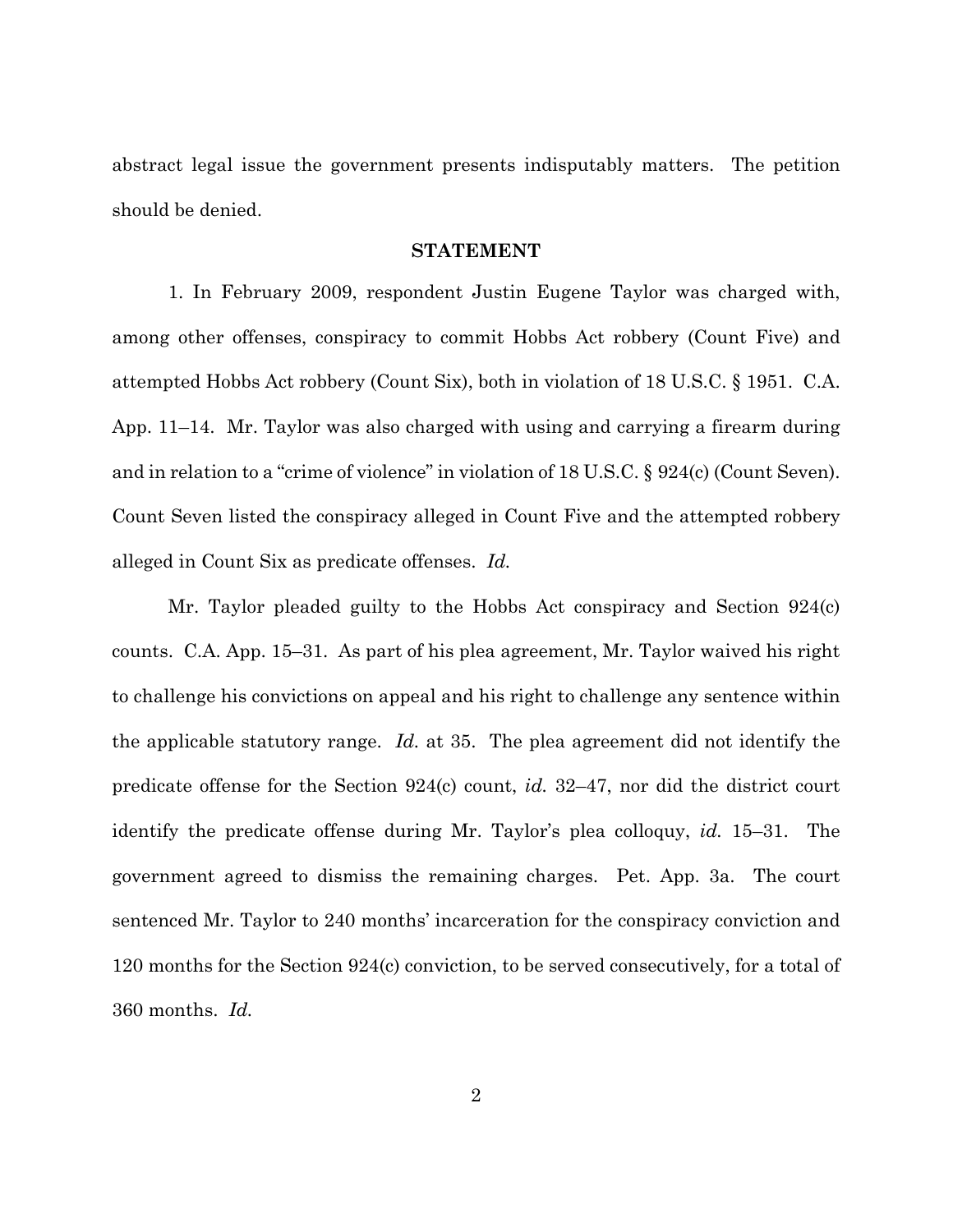Mr. Taylor appealed his sentence, arguing that the district court had miscalculated his Sentencing Guidelines range. The Fourth Circuit dismissed his appeal as barred by the appellate waiver in his plea agreement, Pet. App. 3a, and this Court denied review, *see Taylor v. United States*, 564 U.S. 1029 (2011). Mr. Taylor then filed a motion under 28 U.S.C. § 2255 to vacate, set aside, or correct his sentence, which the district court denied. Pet. App. 3a.

2. In 2016, Mr. Taylor sought leave from the Fourth Circuit to file a second Section 2255 motion in light of this Court's decisions in *Johnson v. United States*, 576 U.S. 591 (2015) , and *Welch v. United States*, 136 S. Ct. 1257 (2016) . *Johnson* held that the residual clause of the Armed Career Criminal Act, 18 U.S.C.  $\S 924(e)(2)(B)(ii)$ —which qualified convictions for sentence enhancement when they categorically presented a serious potential risk of physical injury to another—is unconstitutionally vague. 576 U.S. at 604–06. As a result, courts could not constitutionally enhance a defendant's sentence based on predicate offenses that qualify as violent crimes only under the residual clause. *See id.* And this Court's decision in *Welch* held that *Johnson* applies retroactively on collateral review. 136 S. Ct. at 1265. Mr. Taylor argued that the residual clause in Section 924(c) is materially identical to the residual clause invalidated in *Johnson* and, therefore, his conviction under Section 924(c) was unconstitutional. C.A. App. 65–72. The Fourth Circuit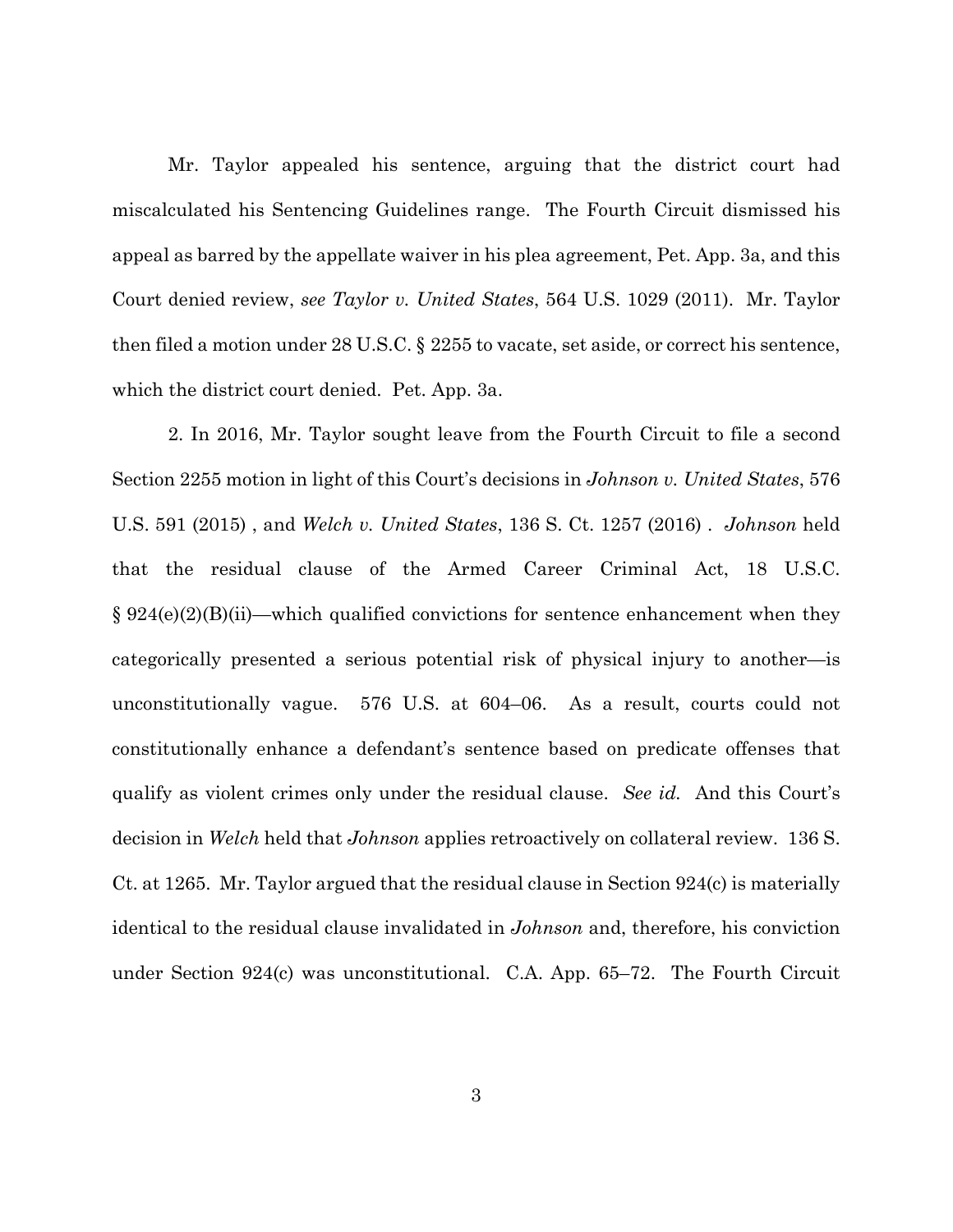granted Mr. Taylor permission to file his second Section 2255 petition. C.A. App. 59– 60.

This Court then held in *United States v. Davis*, 139 S. Ct. 2319, 2324 (2019) , that *Johnson*'s holding applied to Section 924(c)'s residual clause. Under *Davis*'s holding, the residual clause in Section 924(c) is unconstitutionally vague, and courts cannot rely on it to support a conviction under Section 924(c). *Id.*

The district court denied Mr. Taylor's second Section 2255 motion. It held that attempted Hobbs Act robbery—one of the predicate offenses that could theoretically support Mr. Taylor's conviction under Section 924(c)—qualified as a crime of violence because it satisfied the remaining valid provision of that statute's definition of that term: those offenses that have "as an element the use, attempted use, or threatened use of physical force against the person or property of another." Pet App. 22a; *see* 18 U.S.C. § 924(c)(3)(A) (the "elements" or "force" clause). The court believed that attempted Hobbs Act robbery "invariably requires the actual, attempted, or threatened use of physical force." Pet. App. 21a.

3. Mr. Taylor appealed, and the court of appeals granted a certificate of appealability on two questions: First, whether a Section 924(c) conviction must be vacated if the indictment charged multiple predicates, one of which is invalid. And second, whether attempted Hobbs Act robbery categorically qualifies as a predicate crime of violence. C.A. App. 157.

4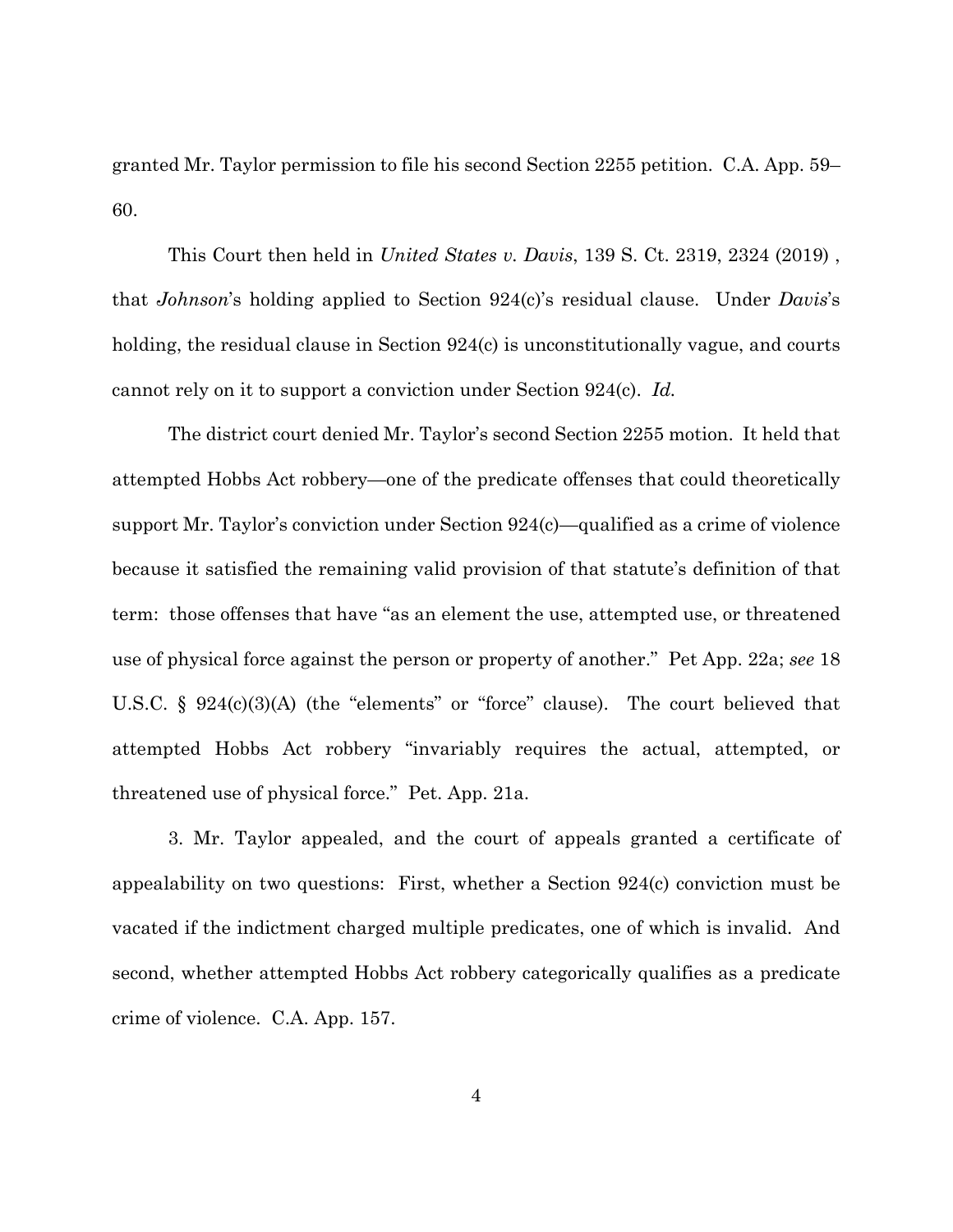The court of appeals vacated Mr. Taylor's Section 924(c) conviction and remanded to the district court for resentencing. Pet. App. 12a. The court first noted that the parties were in agreement that Hobbs Act conspiracy (one of the two offenses alleged) "no longer qualifies as a valid § 924(c) predicate." *Id.* 1a. The court then held that the other predicate offense—attempted Hobbs Act robbery—also failed to qualify under "the categorical approach," which requires a court to focus "on the *elements* of the prior offense rather than the *conduct* underlying the conviction." *Id.*  6a (internal quotation marks omitted). The court began by explaining that "[w]hen the elements of an offense encompass both violent and nonviolent means of commission—that is, when the offense may be committed without the use, attempted use, or threatened use of physical force—the offense is not 'categorically' a 'crime of violence." *Id.* Under a "straightforward application of the categorical approach," it continued, "attempted Hobbs Act robbery" does not qualify as a crime of violence because that offense "does not invariably require the use, attempted use, or threatened use of physical force." *Id.* 8a.

The Fourth Circuit explained that the government can obtain a conviction for attempted Hobbs Act robbery by proving that a defendant intended to commit robbery by threatening to use physical force and took a substantial nonviolent step toward doing so. Pet. App. 8a. In that scenario, the Fourth Circuit reasoned, the elements of attempted Hobbs Act robbery would be satisfied, but the text of Section  $924(c)(3)(A)$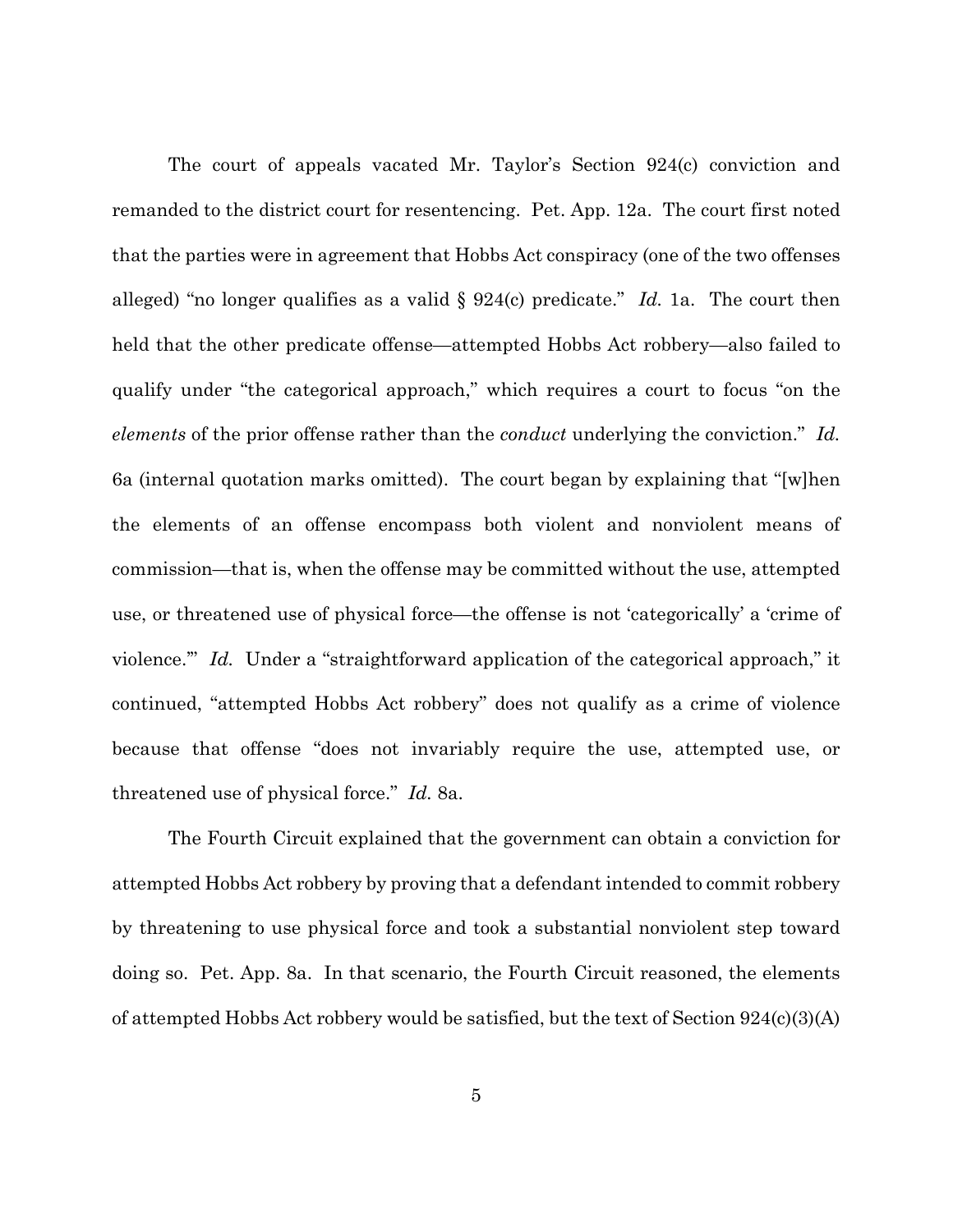would not be, because the defendant did not use, attempt to use, or threaten the use of physical force, but merely *attempted to threaten* to use physical force. *Id.* "The plain text of § 924(c)(3)(A) does not cover such conduct." *Id.* The Fourth Circuit noted that its holding would affect only a small percentage of cases, because most offenses implicating this question can be completed only through actual, not threatened, use of physical force, such that a defendant could not be convicted for attempting the offense based solely on an attempted threat. *Id.* 11a.

In light of its determination that neither of the predicate offenses with which Mr. Taylor was charged could support his Section 924(c) conviction, the Fourth Circuit stated that it could not reach the other question on which it had granted a certificate of appealability—whether a Section 924(c) conviction must be vacated if the indictment charged multiple predicates, one of which is invalid, and it is ambiguous "which predicate constituted the 'crime of violence' necessary to sustain his conviction." Pet. App. 2a n.1.

4. The government filed a petition for rehearing en banc, which the Fourth Circuit denied without issuing an opinion. Pet. App. 24a. The government's petition for a writ of certiorari followed.

#### **REASONS FOR DENYING THE PETITION**

The petition relies on new arguments that the government did not present in the court of appeals—or, for that matter, in any other court of appeals. It asks this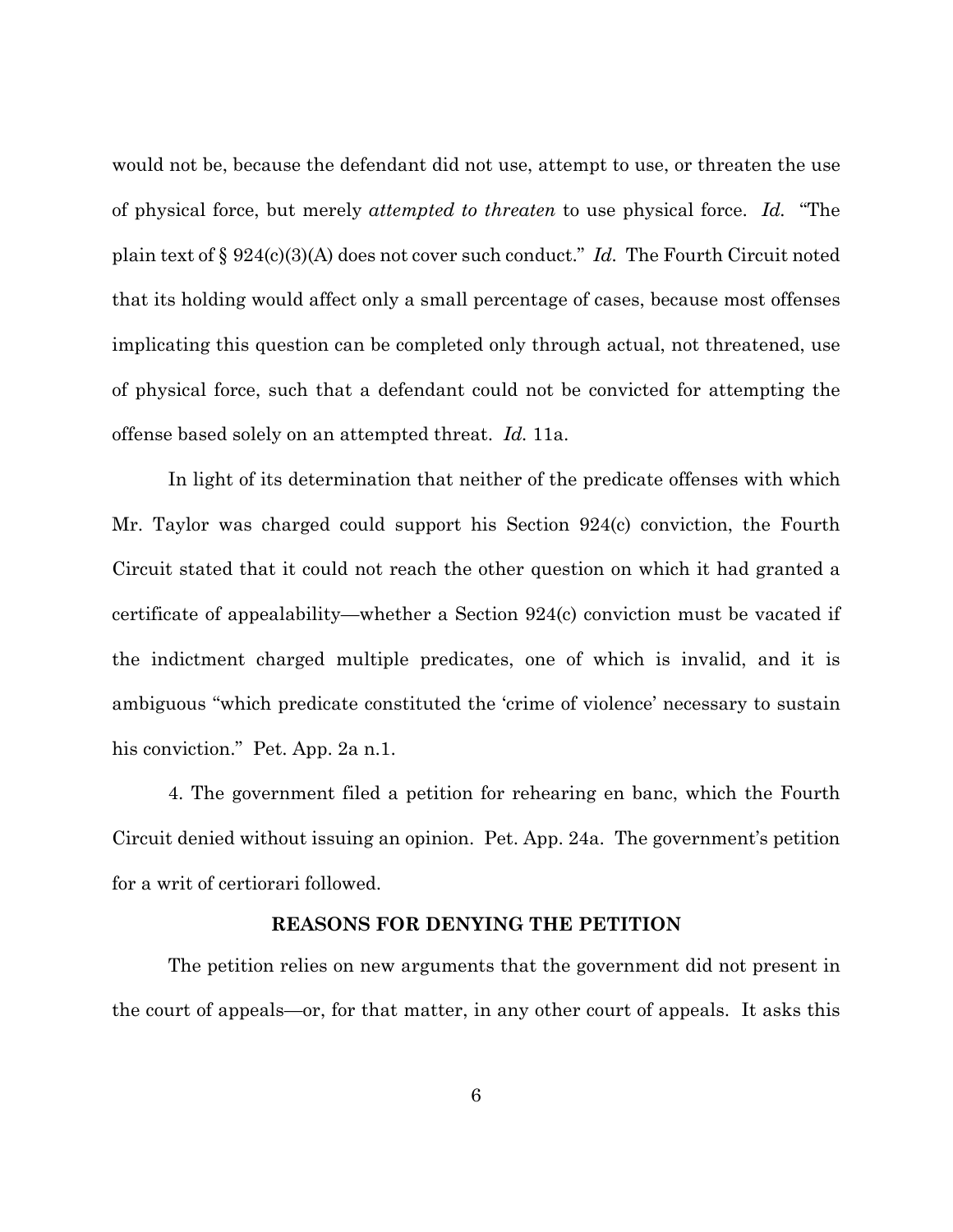Court to intervene to resolve a very recent circuit conflict and cut off debate before the lower courts have fully assessed the decision below and the government's new responses. This Court would benefit from its usual practice of allowing the lower courts to evaluate new arguments before addressing them itself. That is all the more true since the government's arguments are wrong and the Fourth Circuit's are correct. Finally, even if review were warranted, this would be the wrong case in which to grant it: This Court should await a case in which the legal issue would necessarily affect the outcome, which is not true here. The petition should be denied.

#### **I. THIS COURT'S INTERVENTION WOULD BE PREMATURE.**

Although a handful of courts of appeals have expressed surface-level disagreement on the question presented, this Court's intervention would be premature. In addition to failing to consider the critical "attempted threats" issue, most of those courts reviewed (or should have reviewed) the claim for plain error only. They accordingly had no occasion to directly confront the arguments that respondent raised below. And the only court of appeals to address the issue in a preserved posture did not have the benefit of the decision below.

The government cites four decisions as allegedly parting ways with the Fourth Circuit's decision below: *United States v. Walker*, 990 F.3d 316, 329 (3d Cir. 2021); *United States v. Dominguez*, 954 F.3d 1251, 1255 (9th Cir. 2020), *petition for cert. filed*, No. 20-1000; *United States v. Ingram*, 947 F.3d 1021, 1026 (7th Cir.), *cert.*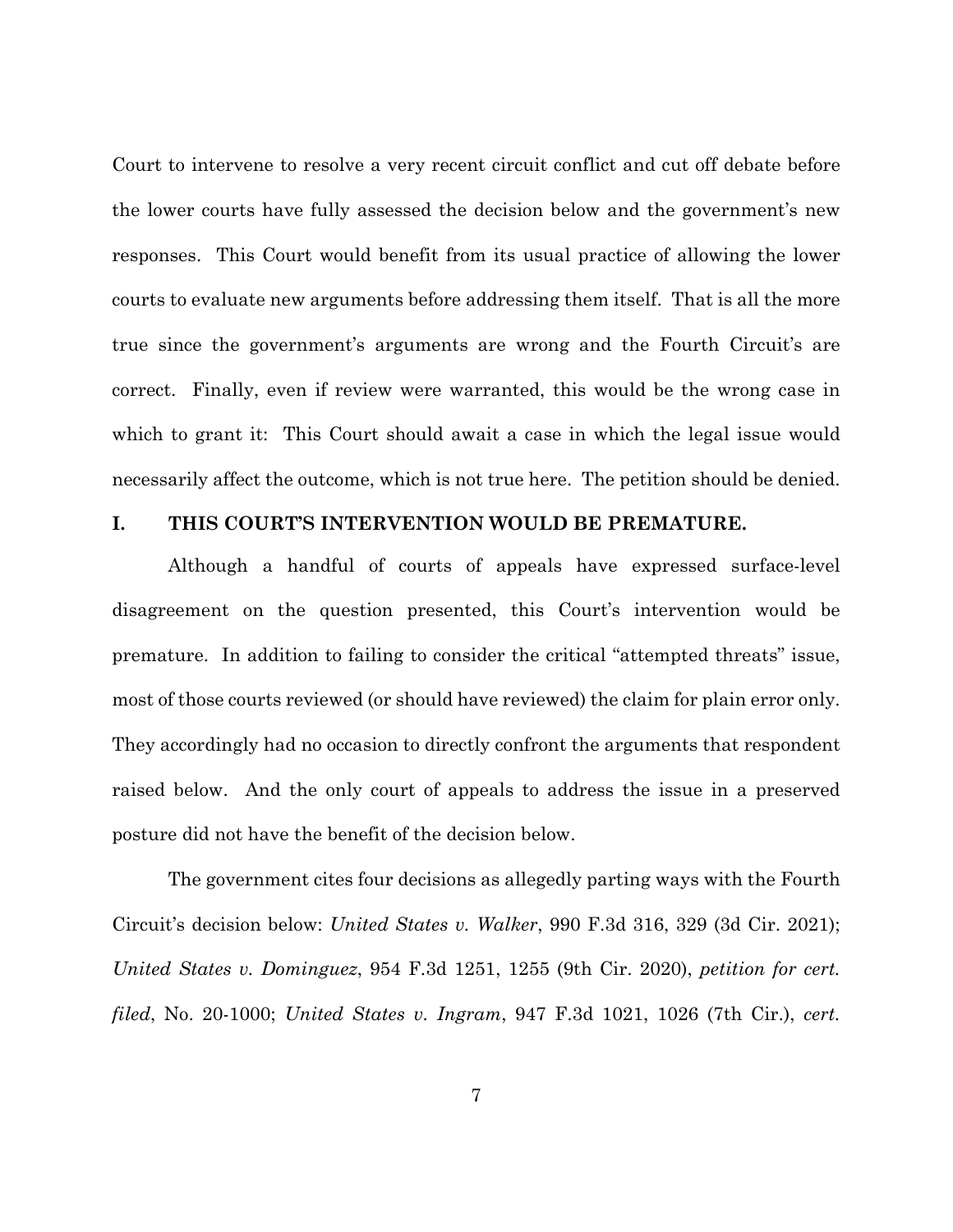*denied*, 141 S. Ct. 323 (2020); and *United States v. St. Hubert*, 909 F.3d 335, 351–53 (11th Cir. 2018), *cert. denied*, 139 S. Ct. 1394 (2019). *See* Pet. 19. But the courts in *Walker* and *Ingram* considered the question presented under the plain-error standard only, so it is no surprise they denied relief to the defendants there. *See Walker*, 990 F.3d at 321 n.5; *Ingram*, 947 F.3d at 1025. And while the Ninth Circuit's decision in *Dominguez* purported to consider this issue de novo, it did so under a theory that plain-error review should not apply where the court of appeals is "presented with a question that is purely one of law and where the opposing party will suffer no prejudice as a result of the failure to raise the issue in the trial court." 954 F.3d at 1256 (internal quotation marks omitted).The government itself has argued that the Ninth Circuit should have applied plain-error review. Br. in Opp. 6, *Dominguez v. United States*, No. 20-1000 (filed Apr. 30, 2021). The Eleventh Circuit in *St. Hubert*  confronted the issue on direct appeal and under a de novo standard of review, but its decision predated all the others the government identifies as creating a split. As a result, the Eleventh Circuit had no opportunity to consider the Fourth Circuit's view of the law in issuing its decision.1

<sup>&</sup>lt;sup>1</sup> Although the Second Circuit recently ruled that attempted Hobbs Act robbery is a "crime of violence" under Section 924(c), *see United States v. McCoy*, 995 F.3d 32 (2d Cir. 2021), the defendants there have sought and received extensions of time to file petitions for rehearing, *see* Dkt. Nos. 351, 353, 357, and the Second Circuit may reconsider its view.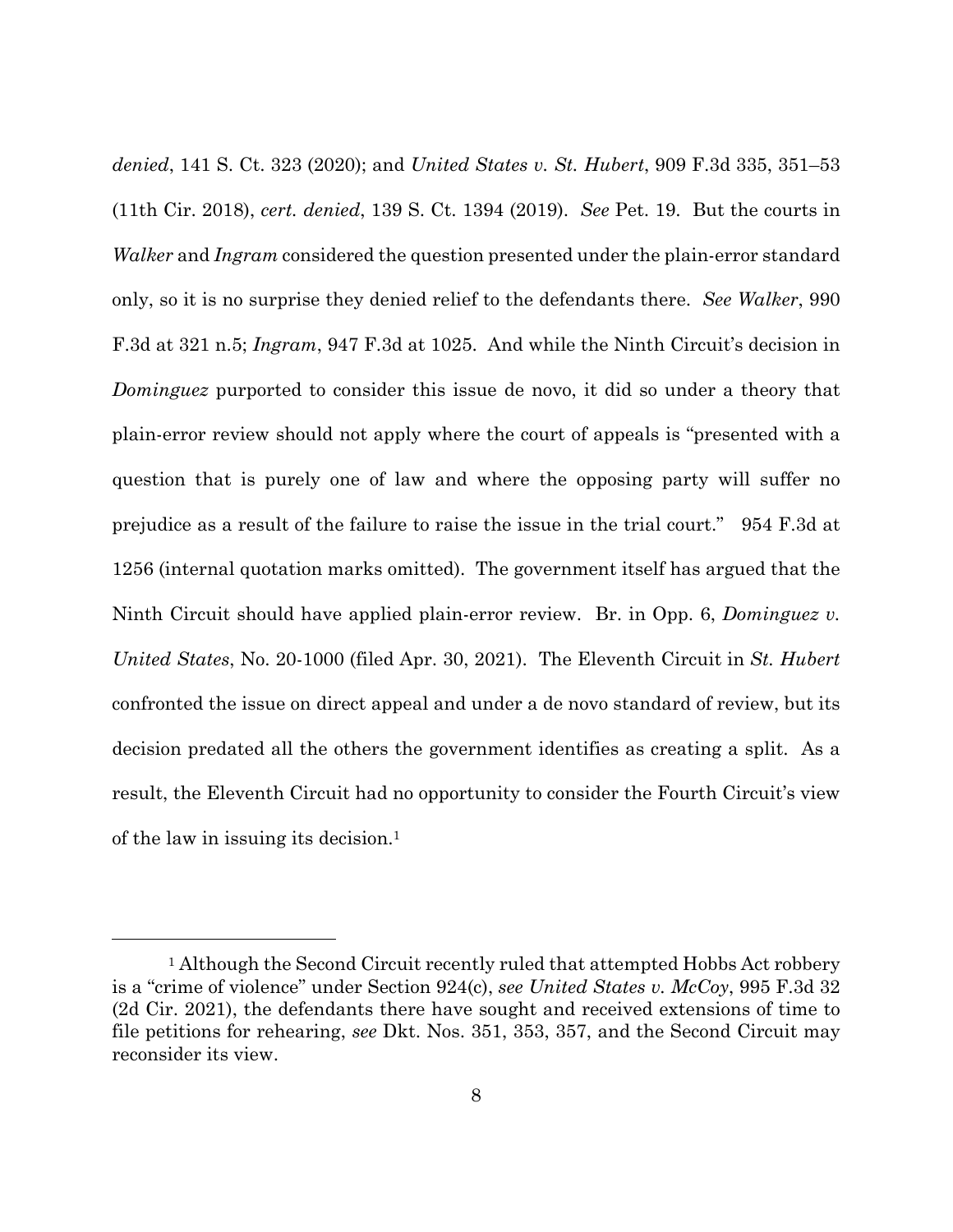The Fourth Circuit itself did not have the benefit of the arguments the government raises in its petition. *See infra* \_\_. In fact, *no* court of appeals has considered the arguments the government raises here. In *Walker*, the government argued that, because Hobbs Act robbery qualifies under Section 924(c)'s elements clause, "[i]t naturally follows, as the Eleventh Circuit held [in *St. Hubert*], that attempted Hobbs Act robbery is also a predicate crime of violence under Section 924(c)'s elements clause." Gov't Br. 55, *United States v. Walker*, 2018 WL 4933477 (3d Cir. Oct. 2, 2018); *see also* Gov't Br. 15–22, *United States v. Ingram*, 2019 WL 6220019 (7th Cir. Nov. 14, 2019) (relying on *St. Hubert*); Gov't Br. 8, *United States v. Dominguez*, 2019 WL 3992694 (9th Cir. Aug. 16, 2019) ("Because Hobbs Act robbery is a crime of violence, so too is attempted Hobbs Act robbery."); Gov't Supp. Br. 6, *United States v. St. Hubert*, 2018 WL 1161293 (11th Cir. Feb. 23, 2018) (similar). These cases do not engage with the argument that carried the day in the decision below—*i.e.*, that, because the Hobbs Act's attempt provision could be violated by an *attempted threat*, it was not necessarily a crime of violence. *See, e.g.*, *Ingram*, 947 F.3d at 1026. The courts of appeals should be allowed to consider those arguments in the first instance.

There is no need to rush this Court's review. Although the government argues that a large number of convictions may be affected by the ruling below, its attempts to quantify the relevant cases overstate the scope of the problem. The government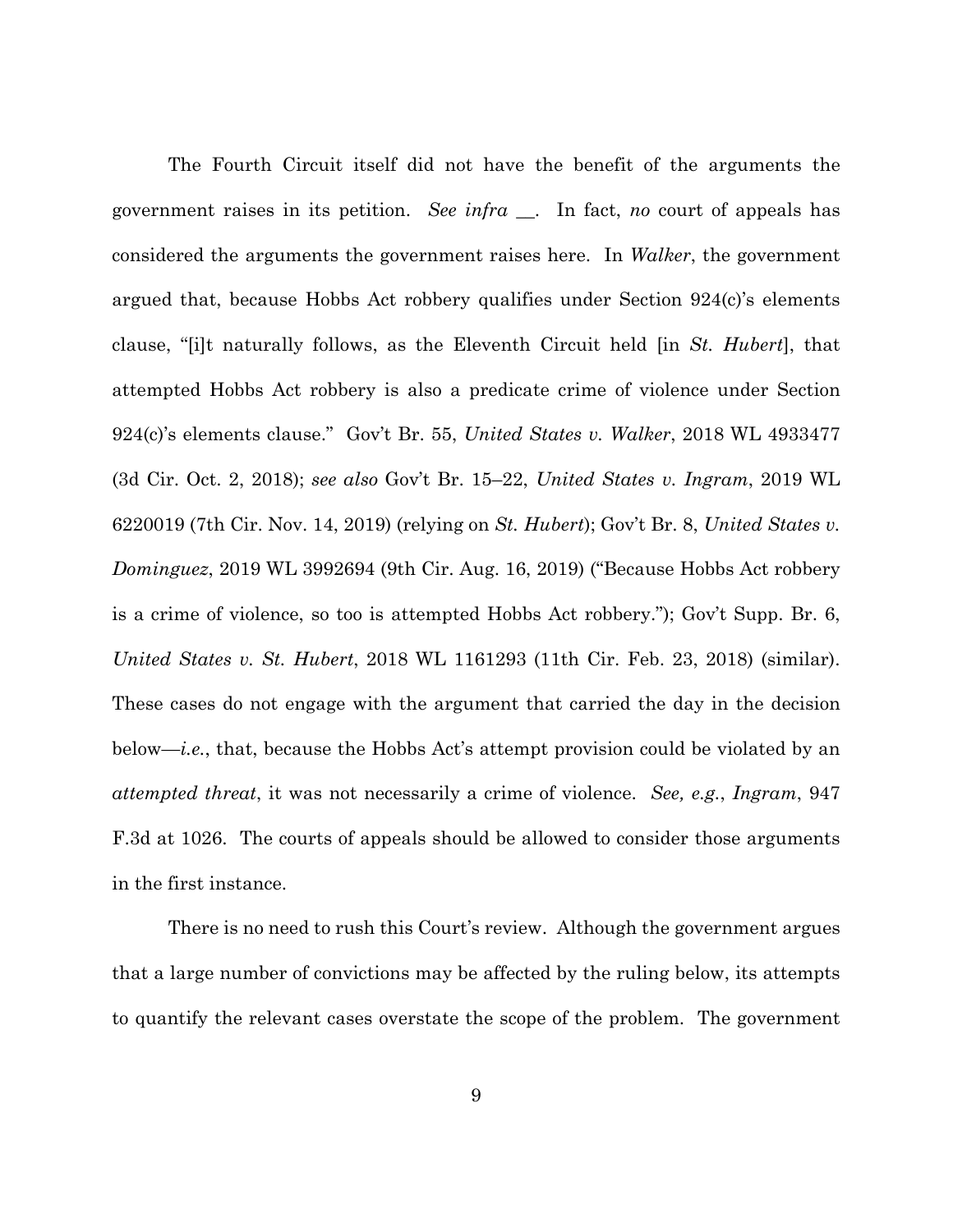claims that data from the Sentencing Commission shows that, in Fiscal Year 2019, 813 federal defendants were convicted under both Section 924(c) and a federal robbery statute. Pet. 21. Assuming—as the government does, *id.*—that 13% of them had Section 924(c) convictions predicated on *attempted* robbery, that means roughly 106 defendants *nationwide* in 2019 received convictions that might be affected by the Court's action here. And while the government claims that the 13% figure may be underinclusive, Pet. 21 n.\*, it in fact may be overinclusive because these defendants may have other valid predicates for their Section 924(c) convictions.2 Moreover, only a tiny fraction of those defendants would be in the Fourth Circuit, whose rule the government seeks to contest. Even among the "approximately 20 cases" "in the Eastern District of Virginia" that the government claims implicate the question presented, at least one clearly does not because the defendant has already been resentenced. Pet. 21.<sup>3</sup> And others may not implicate this question either.<sup>4</sup>

<sup>2</sup> Although the government has not identified the 13 specific cases on which its 13% figure depends, it did provide respondent's counsel a list of the 100 cases it considered in making this calculation. One is the conviction in *United States v. Licht*, No. 18-cr-60248 (S.D. Fla.). But the defendant there pleaded guilty to *both* completed and attempted Hobbs Act robbery, as well as violating Section 924(c). *See* Plea Agmt. (Dkt. No. 30), *United States v. Licht*, No. 18-cr-60248 (S.D. Fla. Dec. 4, 2018). And the Section 924(c) conviction was premised on the completed Hobbs Act robbery count. *See id.* ¶ 1.

<sup>3</sup> *See* Order (Dkt. No. 201), *United States v. Kargbo*, No. 1:10-cr-177 (E.D. Va. Apr. 23, 2021).

<sup>4</sup> *See, e.g.*, Order 1 n.1 (Dkt. No. 55), *United States v. Richardson*, No. 3:13-cr-115 (E.D. Va. Feb. 27, 2020) (reserving questions of whether defendant's request for relief was untimely or procedurally defaulted); United States' Response (Dkt. No.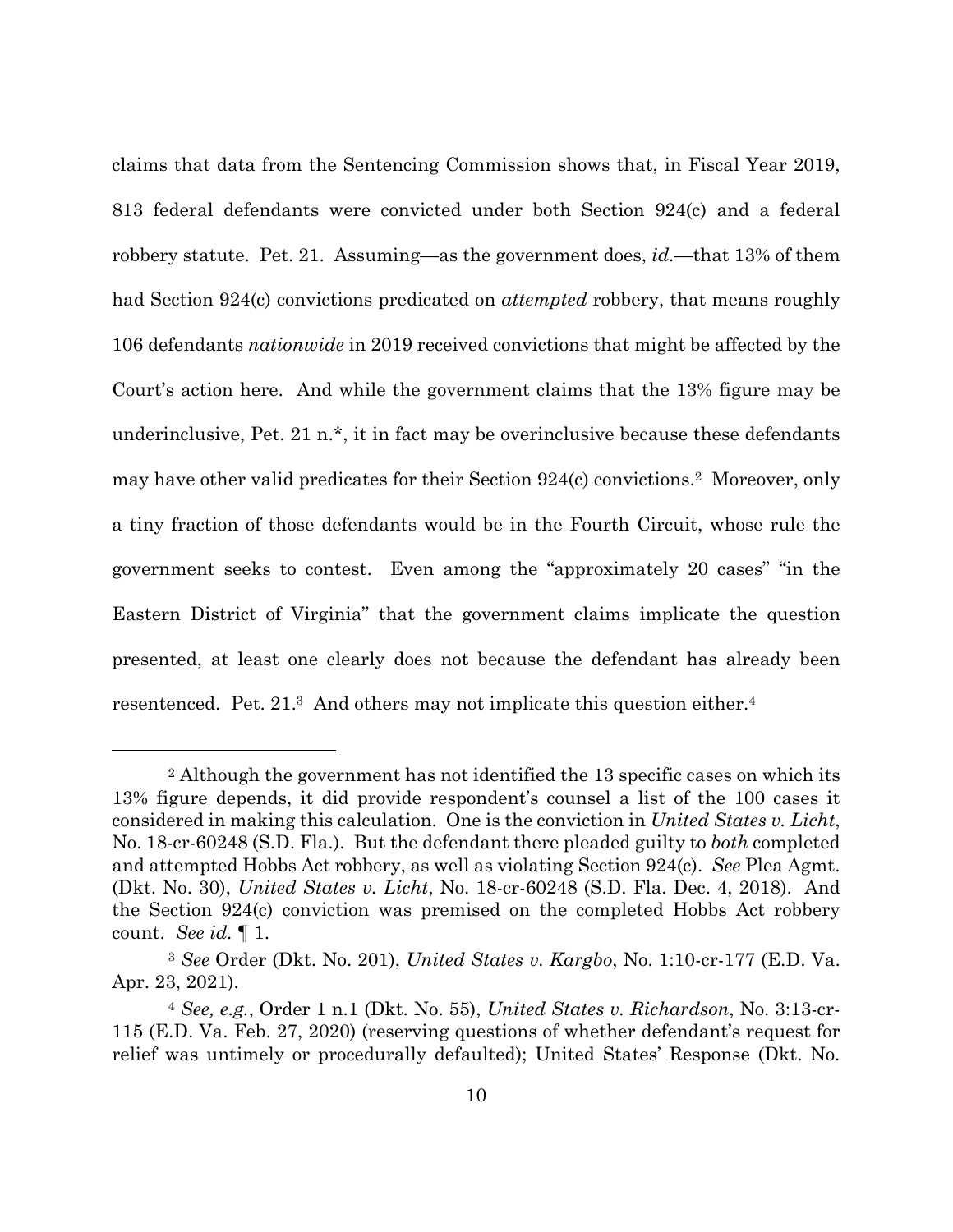#### **II. THE FOURTH CIRCUIT'S RULING IS CORRECT**.

Further percolation is especially warranted because the Fourth Circuit's straightforward application of the categorical approach—which no other lower court has come to grips with—is correct. Attempted Hobbs Act robbery does not constitute a "crime of violence" under Section 924(c)'s elements clause because it may be committed through an attempted threat of force, whereas the elements clause requires the use, attempted use, or threatened use of physical force.

1. a. A conviction for attempted Hobbs Act robbery requires the government to prove that "(1) the defendant had the culpable intent to commit Hobbs Act robbery; and (2) the defendant took a substantial step toward the completion of Hobbs Act robbery that strongly corroborates the intent to commit the offense." Pet. App. 6a. As to the first element, the Hobbs Act defines "robbery" as the "unlawful taking or obtaining of personal property from the person or in the presence of another, against his will, by means of actual or threatened force, or violence, or fear of injury, immediate or future." 18 U.S.C. § 1951(b)(1). As to the second, "a 'substantial step' is a 'direct act in a course of conduct planned to culminate in commission of a crime that is strongly corroborative of the defendant's criminal purpose.'" Pet. App. 7a

<sup>149),</sup> *United States v. Edwards*, No. 3:03-cr-204-3 (E.D. Va. Oct. 1, 2019) (arguing that defendant's request for relief was untimely); *see also* Motion (Dkt. 150), *United States v. Carr*, No. 4:06-cr-6-1 (E.D. Va. Apr. 21, 2021) (petition for compassionate release pending).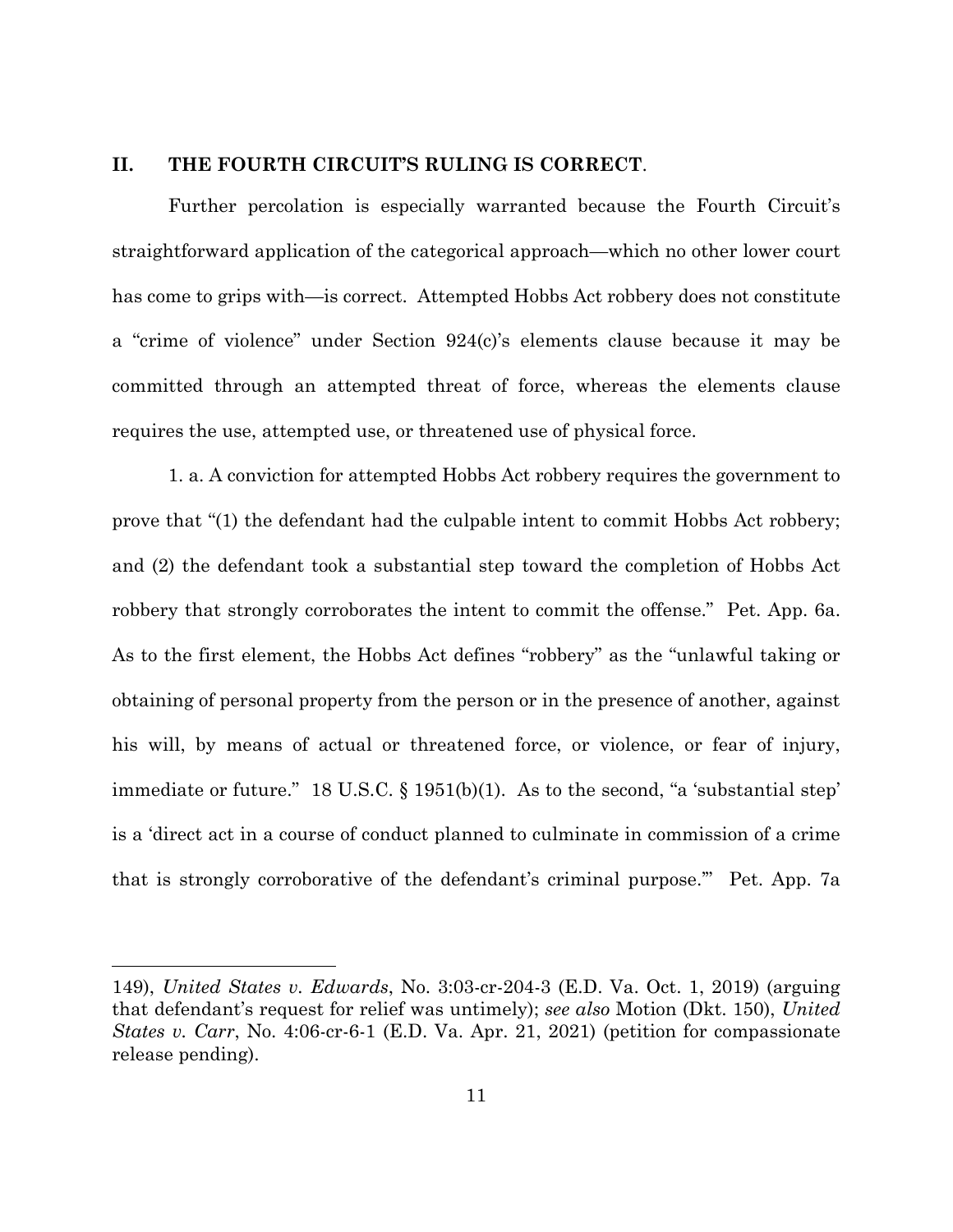(quoting *United States v. Dozier*, 848 F.3d 180, 186 (4th Cir. 2017)); *accord* Pet. 11– 12.

Putting these two elements together leads inexorably to the Fourth Circuit's conclusion that "attempted Hobbs Act robbery does not invariably require the use, attempted use, or threatened use of physical force." Pet. App. 8a. The government can obtain a conviction for attempted Hobbs Act robbery by showing that the defendant (1) intended to commit robbery by means of a *threat* to use physical force; and (2) took a substantial step corroborating that intent. In such circumstances, "[t]he substantial step need not be violent." *Id*. And "[w]here a defendant takes a nonviolent substantial step toward threatening to use physical force . . . the defendant has not used, attempted to use, or threatened to use physical force," as required to satisfy the elements clause. *Id*. Instead, "the defendant has merely *attempted to threaten* to use physical force," which is not covered by the "plain text" of Section 924(c)(3)(A). *Id*.

Take the Fourth Circuit's example: An individual intends to commit Hobbs Act robbery by passing a threatening note to a store cashier. Pet. App. 10a. He may "discuss plans with a coconspirator, and buy weapons to complete the job," *id.*, which would constitute substantial steps corroborating his intent to commit the robbery such that he could be convicted of attempted Hobbs Act robbery. But "none of this conduct involves an attempt to use physical force," or "the use of physical force," or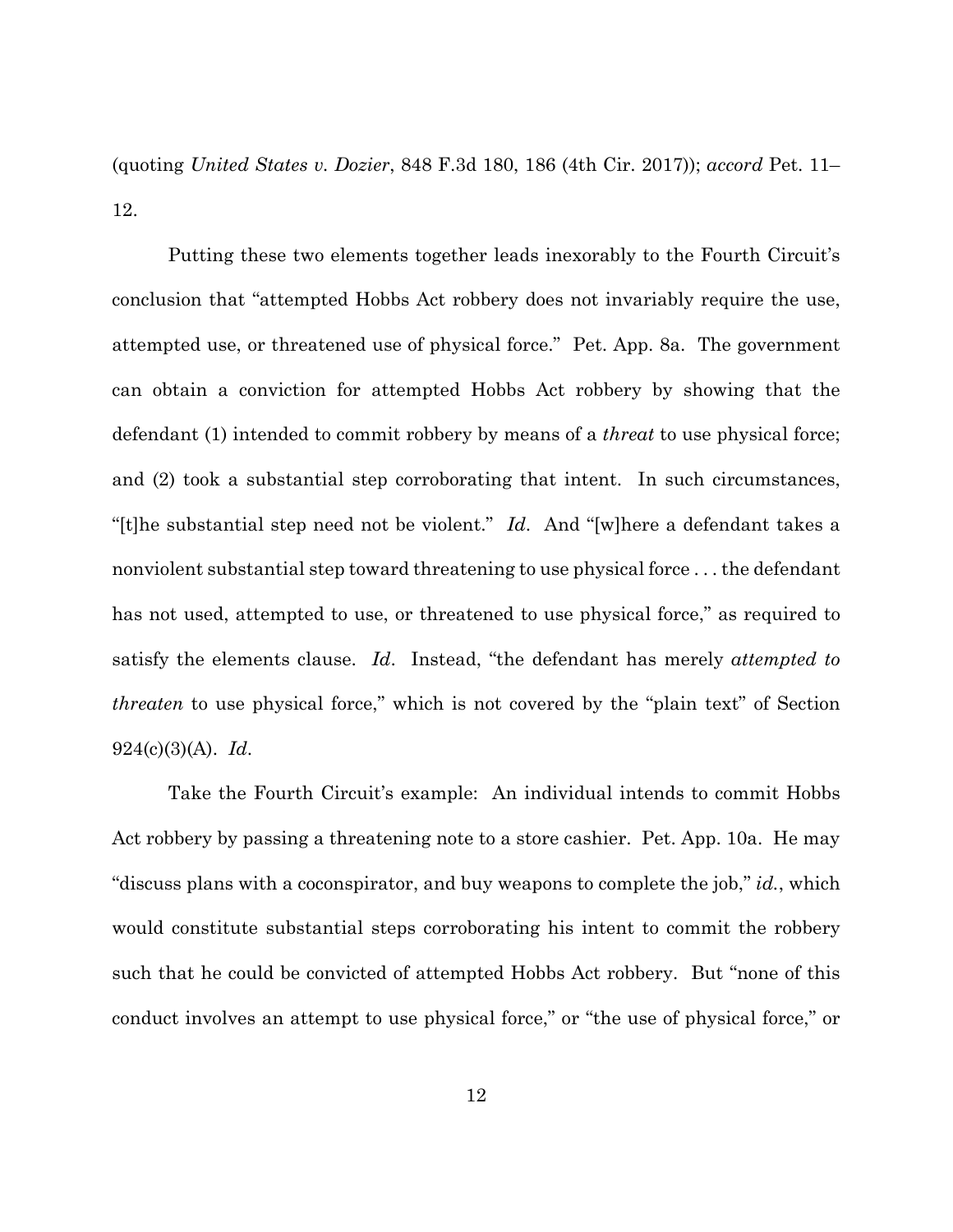"the threatened use of physical force." *Id*. In other words, contrary to the government's current claim (Pet. 12), a course of conduct intended to culminate in a robbery by threats does not necessarily entail an attempted use of force. "In these circumstances, the defendant has merely taken nonviolent substantial steps toward threatening to use physical force." Pet. App. 10a. Under the categorical approach, because a non-violent method of committing the crime—an "attempt to threaten" exists, the crime as a whole—Hobbs Act attempted robbery—does not qualify. *Descamps v. United States*, 570 U.S. 254, 261–64 (2013).

b. Other courts have reached the opposite conclusion without considering that the elements clause excludes attempted threats. Instead of confronting the text of the elements clause, these courts have adopted a flawed analysis that effectively fails to apply the categorical approach at all. *See* Pet. App. 8a–9a (discussing *Dominguez*, 954 F.3d at 1255; *Ingram*, 947 F.3d at 1026; *St. Hubert*, 909 F.3d at 351–53); *see also McCoy*, 995 F.3d at 55-57; *Walker*, 990 F.3d at 329. Their basic reasoning is that because "Hobbs Act robbery categorically constitutes a crime of violence, it follows as a matter of logic" that attempted Hobbs Act robbery also "categorically qualifies as a crime of violence." *McCoy*, 995 F.3d at 55 (citation omitted); *see also Walker*, 990 F.3d at 327; *St. Hubert*, 909 F.3d at 351; *Ingram*, 947 F.3d at 1026; *Dominguez*, 954 F.3d at 1261 (all similar). This is a logical fallacy. As already explained, attempted Hobbs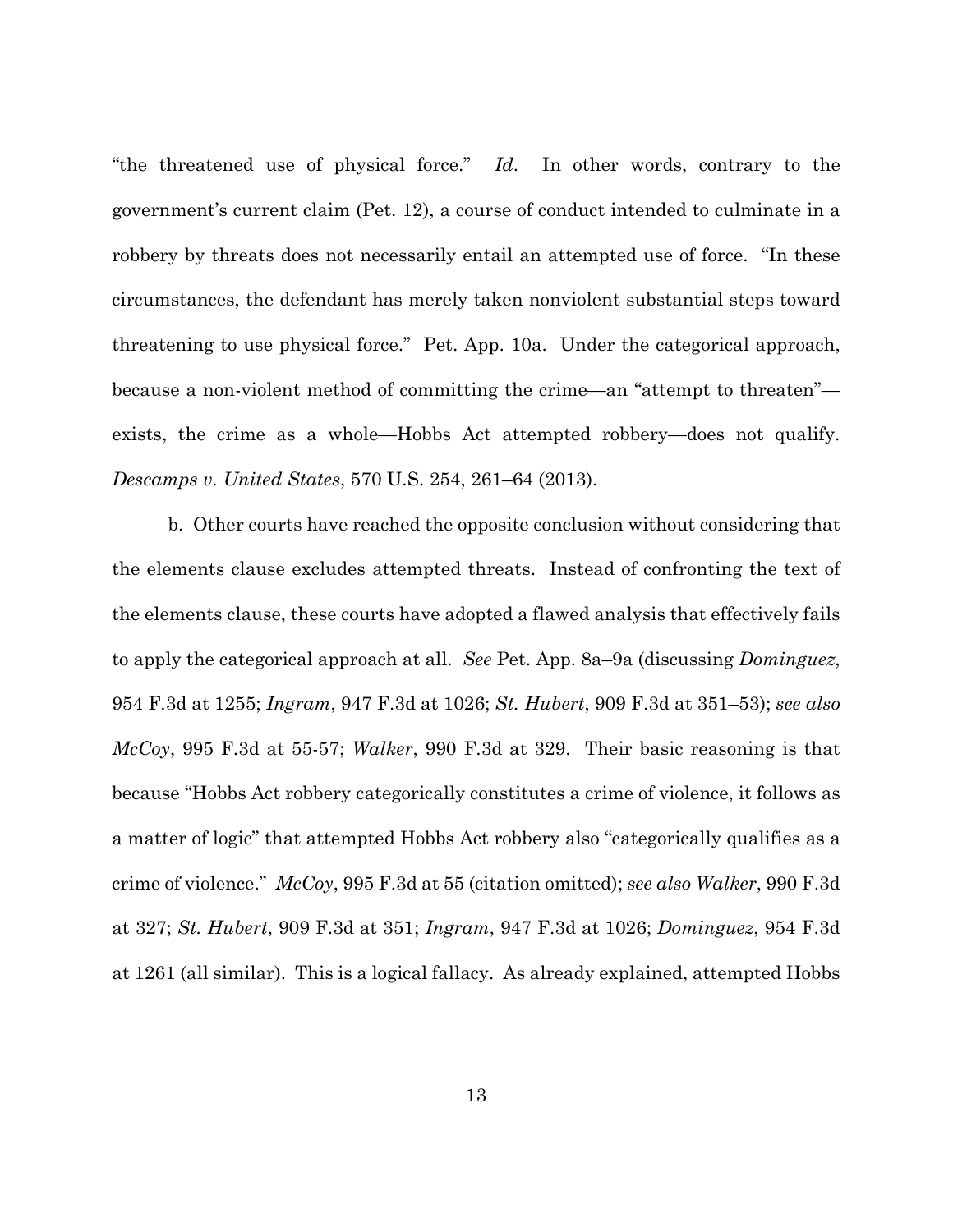Act robbery can be committed by taking a nonviolent "substantial step" towards threatening to use force, and thus does not categorically constitute a crime of violence.

2. Confronted with the Fourth Circuit's straightforward logic, the government advances three main arguments. Each is incorrect.

*First*, the government suggests that an individual who intends to deliver a written threatening note to a cashier, but does not intend to follow through with physical harm, *and* who never actually delivers that note to anyone, has still undertaken a threat of force. Pet. 13–14. In the government's view, a scrawled note placed in one's pocket, never to see the light of day, can constitute actionable "threatened force." That is as wrong as it sounds.5

The government tries to bolster its illogical argument by claiming that Section  $924(c)(3)(A)$ 's express inclusion of the "attempted use" or "threatened use of physical force" should be read to mean *attempted threatened* use of force. Pet. 15. But that is not what the statute says. *See* 18 U.S.C. § 924(c)(3)(A). And this Court presumes

<sup>5</sup> The government's cases (Pet. 13–14) do not support this proposition. Neither case considered a substantive or attempted Hobbs Act robbery. And in both cases, the defendant had made a threatening statement *to someone*, just not to the intended victim of the threatened harm. *See United States v. Spring*, 305 F.3d 276, 280 (4th Cir. 2002) (defendant told multiple fellow inmates he wanted to kill probation officer); *United States v. Martin*, 163 F.3d 1212, 1213 (10th Cir. 1998) (defendant "threatened to unload six bullets into [a police officer's] brain" in conversation with an informant). Indeed, the court in *Martin* considered "the key point" to be "whether the defendant intentionally communicated the threat." *Martin*, 163 F.3d at 1216 (quoting *United States v. Stevenson*, 126 F.3d 662, 664 (5th Cir. 1997)).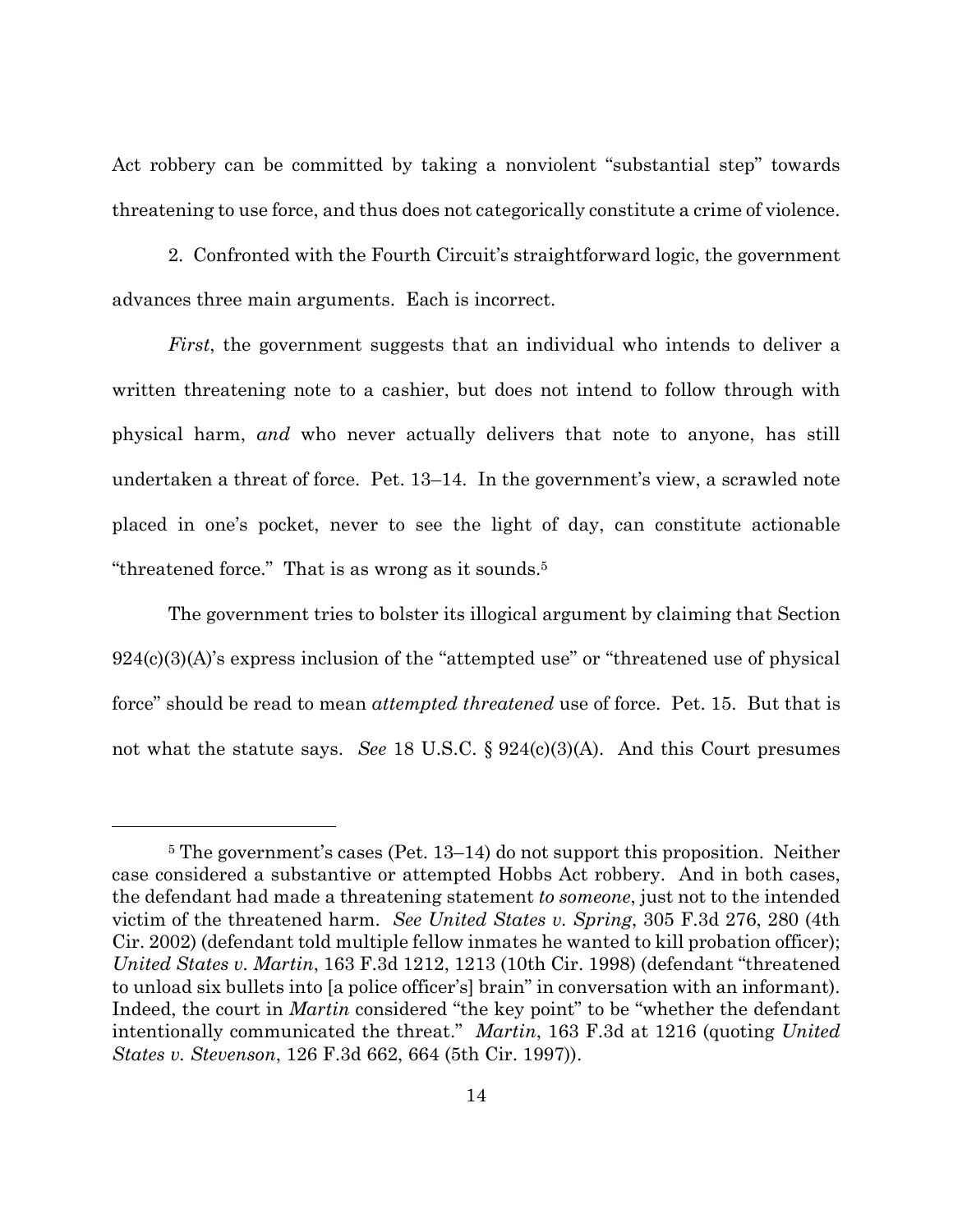that Congress means what it says, not what the government wishes it said. *See Ross v. Blake*, 136 S. Ct. 1850, 1856 (2016) ("Statutory interpretation, as we always say, begins with the text.").

*Second*, the government improperly seeks to use legislative history to expand the reach of a federal criminal statute. *See* Pet. 15-16. Because Section 924(c)(3)(A) is clear and unambiguous, relying on legislative history for its interpretation is inappropriate. *See, e.g.*, *Whitfield v. United States*, 543 U.S. 209, 215 (2005). And even if the text of Section 924(c)(3)(A) were ambiguous, resorting to the legislative history to *expand* its reach would be wrong. *See United States v. R.L.C.*, 503 U.S. 291, 307 (1992) (Scalia, J., concurring) ("[I]t is not consistent with the rule of lenity to construe a textually ambiguous penal statute against a criminal defendant on the basis of legislative history."); *Carter v. Welles-Bowen Realty, Inc.*, 736 F.3d 722, 735 (6th Cir. 2013) (Sutton, J., concurring) ("The Court has all but abandoned the practice of interpreting criminal laws against defendants on the basis of legislative history."). In any event, the legislative history cannot bear the weight the government places on it. That history only speaks to *completed* robbery—not *attempted* robbery under the Hobbs Act, which can be committed merely by *attempting to threaten* force.

*Third*, the government's denial of the existence of attempted threat offenses that do not involve intent to use force is factually wrong and legally irrelevant. The government accuses the Fourth Circuit of "erroneously envision[ing] a category of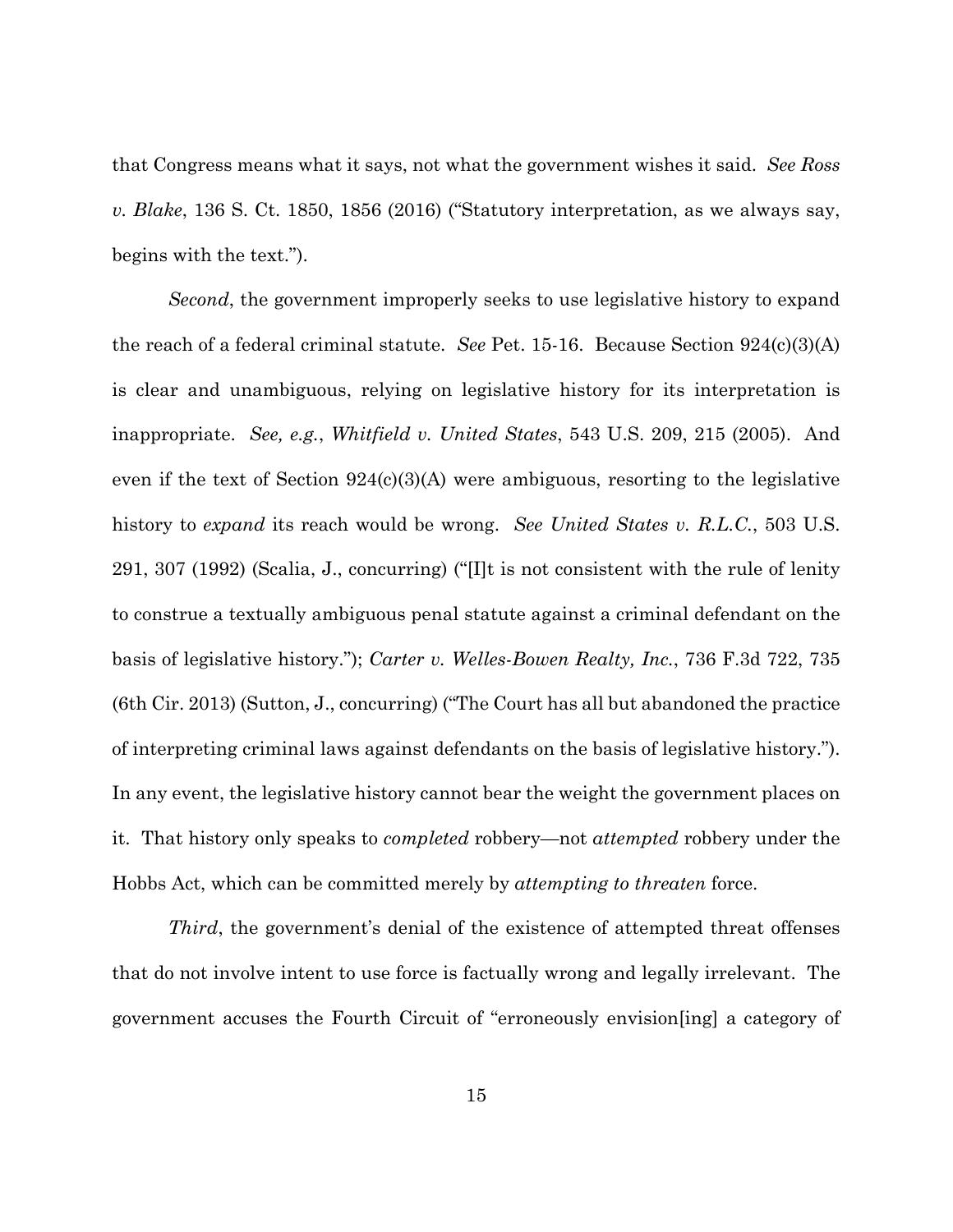attempted Hobbs Act robberies in which the defendant took a substantial step toward completing the robbery," but that step would not constitute an "attempted use" or "threatened use" of force. Pet. 17–18 (citing *Gonzales* v. *Duenas-Alvarez*, 549 U.S. 183, 193 (2007)). As a factual matter, though, no "legal imagination," *Duenas-Alvarez*, 549 U.S. at 193, is required to envision these cases because they already exist. *See, e.g.*, *United States v. Wrobel*, 841 F.3d 450, 454–55 (7th Cir. 2016) (defendants made plans to travel to New York to commit a robbery via threats of force, with no intent to harm victim, but were arrested before they reached New York). And as a legal matter, the government's reliance on *Duenas-Alvarez* is unfounded where, as here, the statutory language literally and explicitly includes conduct (*i.e.*, attempted threat of force) that is not a "crime of violence" under the elements clause. The Hobbs Act clearly criminalizes attempted threats, and that crime is not categorically a crime of violence for the reasons provided above. *Duenas-Alvarez*'s inquiry into the probability that a defendant would be convicted of violating Section 924(c) based on an attempted threat thus has no place here because the statutory language clearly allows such a conviction. *See, e.g.*, *Hylton v. Sessions*, 897 F.3d 57, 65 & n.4 (2d Cir. 2018) (collecting cases and noting "nearly unanimous disagreement" with approach that would require *Duenas-Alvarez* analysis where the statute is clear).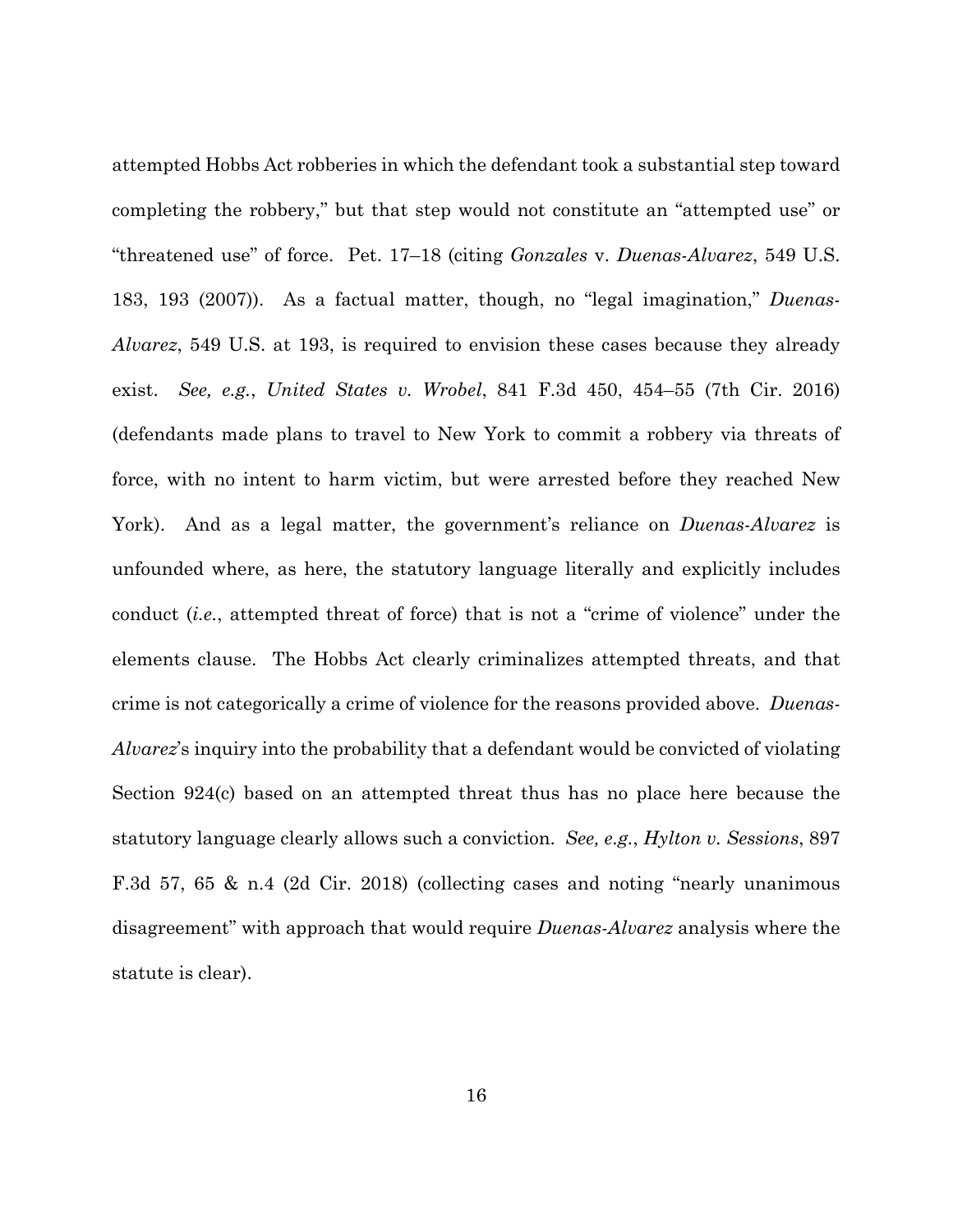For all of these reasons, the Court should decline to consider the government's new arguments for avoiding the clear application of the categorical approach to attempted Hobbs Act robbery. Instead, it should adhere to its usual approach of allowing further consideration in the lower courts before pronouncing a nationwide rule.

### **III. THIS CASE IS A POOR VEHICLE FOR RESOLVING THE QUESTION PRESENTED.**

Finally, this case is a poor vehicle in which to resolve the question presented because the question is not case-dispositive. Even if this Court were to reverse the Fourth Circuit's judgment and hold that an attempted Hobbs Act robbery categorically qualifies as a crime of violence, that determination would not resolve Mr. Taylor's case. In the lower courts, Mr. Taylor advanced an alternative argument for vacatur: that his Section 924(c) conviction must be vacated because it relied on two predicate offenses, one of which (conspiracy) is indisputably invalid, and grave ambiguity exists over which offense supports the "crime of violence" element of the Section 924(c) offense. Pet. App. 2a n.1; *see United States v. Chapman*, 666 F.3d 220, 228 (4th Cir. 2012) (admission to conjunctively worded indictment charging disjunctively worded statutory offense admits only "the least serious of the disjunctive statutory conduct"); *United States v. Vann,* 660 F.3d 771, 774 (4th Cir. 2011) (en banc). The Fourth Circuit granted a certificate of appealability on this question, but ultimately determined that it could not reach the issue in light of its